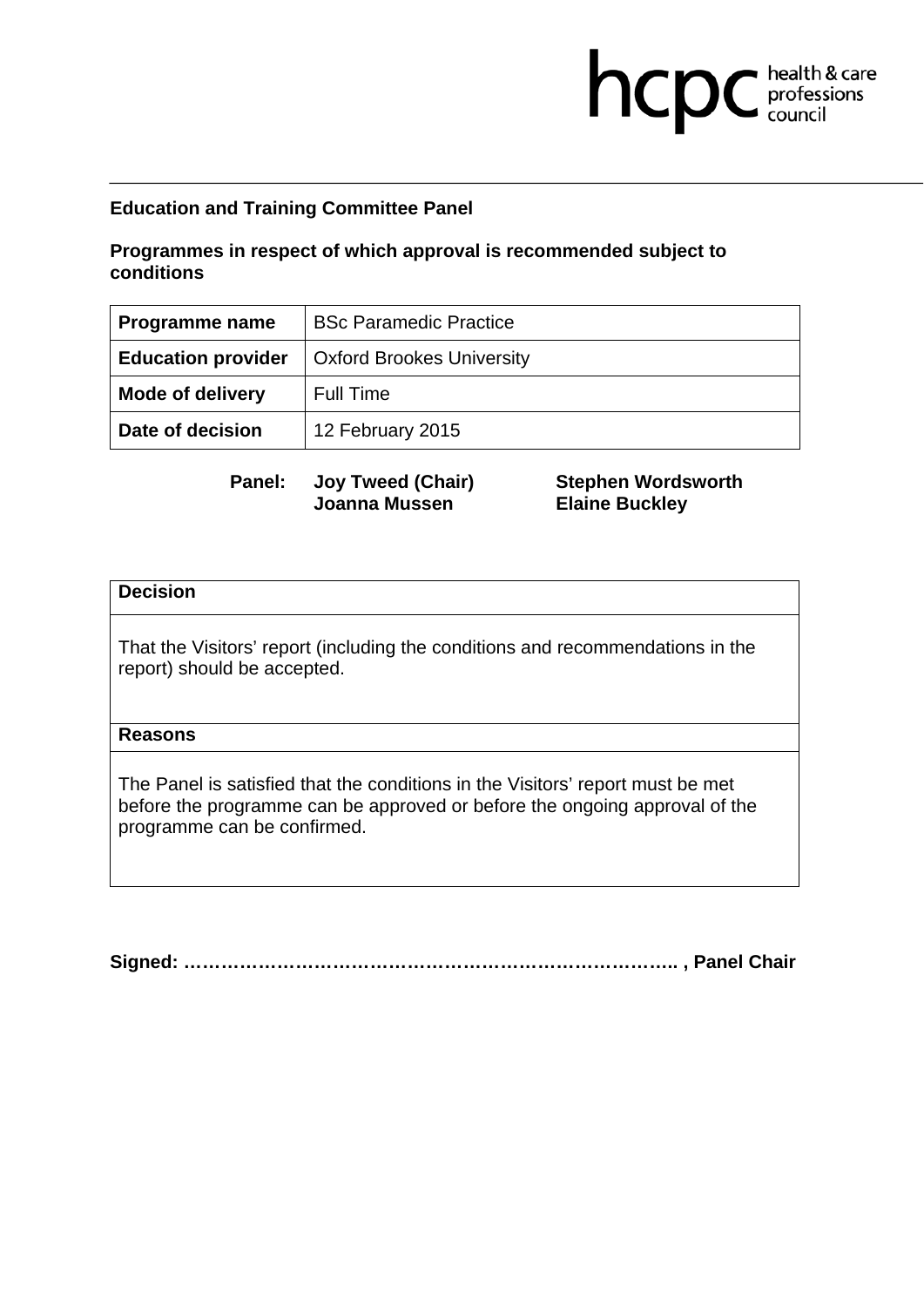### **Programmes in respect of which approval is recommended subject to conditions**

| Programme name            | <b>BSc Paramedic Practice</b>    |
|---------------------------|----------------------------------|
| <b>Education provider</b> | <b>Oxford Brookes University</b> |
| <b>Mode of delivery</b>   | Flexible                         |
| Date of decision          | 12 February 2015                 |

**Panel: Joy Tweed (Chair) Joanna Mussen** 

**Stephen Wordsworth Elaine Buckley** 

hcpc health & care

### **Decision**

That the Visitors' report (including the conditions and recommendations in the report) should be accepted.

#### **Reasons**

The Panel is satisfied that the conditions in the Visitors' report must be met before the programme can be approved or before the ongoing approval of the programme can be confirmed.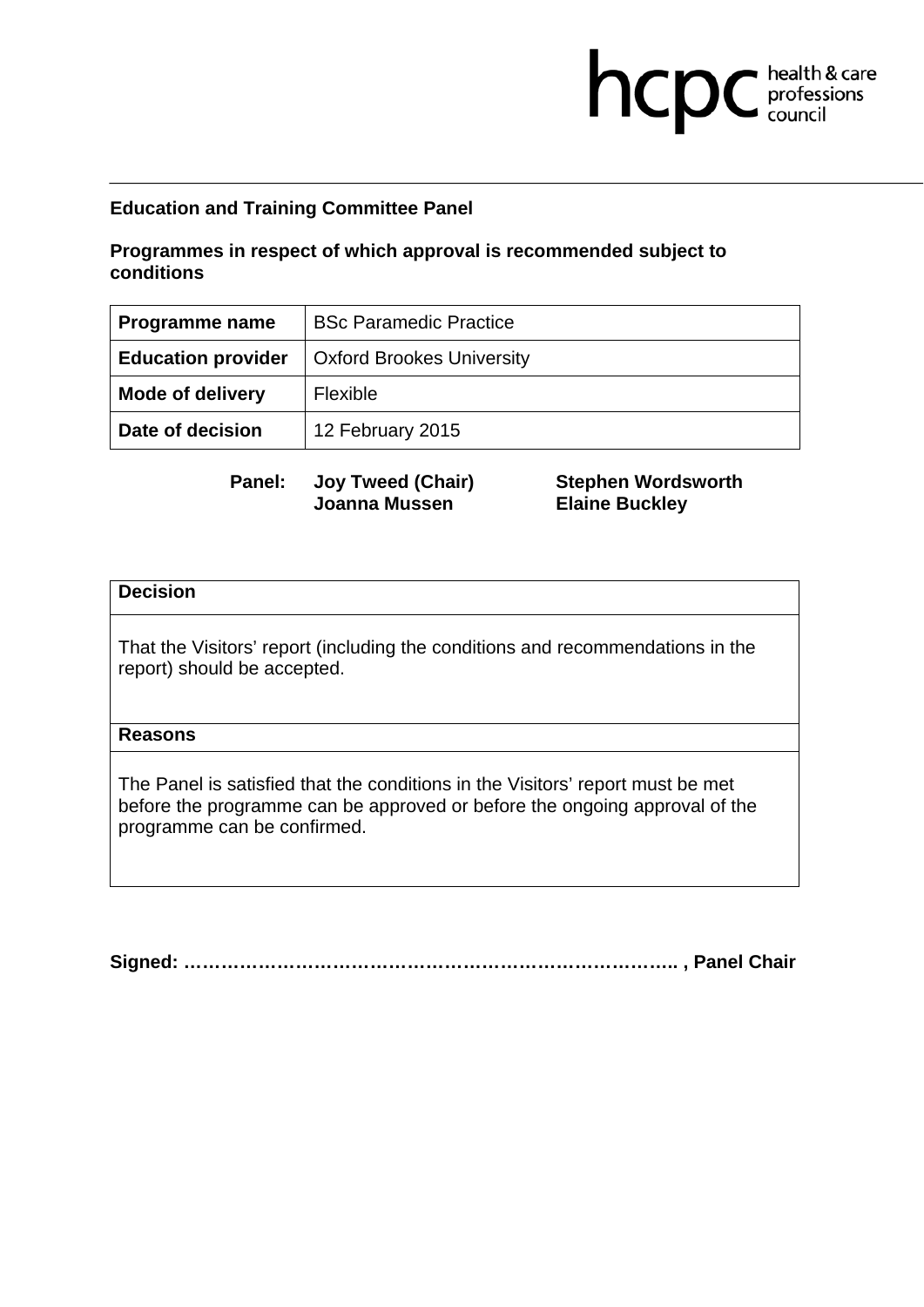## **Programmes in respect of which approval is recommended subject to conditions**

| Programme name            | <b>BSc (Hons) Paramedic Practice</b> |
|---------------------------|--------------------------------------|
| <b>Education provider</b> | <b>Oxford Brookes University</b>     |
| <b>Mode of delivery</b>   | <b>Full Time</b>                     |
| Date of decision          | 12 February 2015                     |

**Panel: Joy Tweed (Chair) Joanna Mussen** 

**Stephen Wordsworth Elaine Buckley** 

hcpc health & care

### **Decision**

That the Visitors' report (including the conditions and recommendations in the report) should be accepted.

### **Reasons**

The Panel is satisfied that the conditions in the Visitors' report must be met before the programme can be approved or before the ongoing approval of the programme can be confirmed.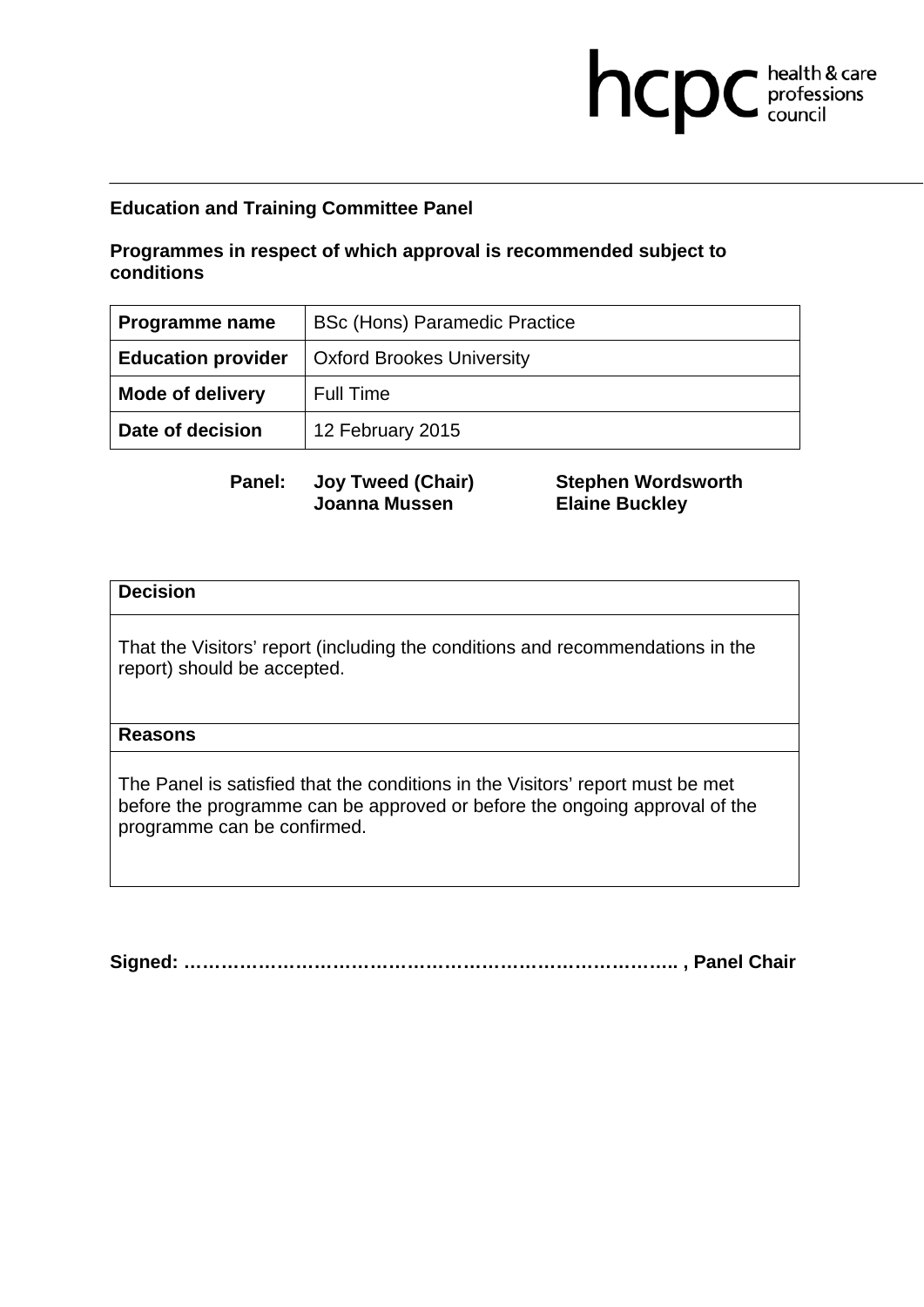## **Programmes in respect of which approval is recommended subject to conditions**

| Programme name            | <b>BSc (Hons) Paramedic Practice</b> |
|---------------------------|--------------------------------------|
| <b>Education provider</b> | <b>Oxford Brookes University</b>     |
| <b>Mode of delivery</b>   | <b>Flexible</b>                      |
| Date of decision          | 12 February 2015                     |

**Panel: Joy Tweed (Chair) Joanna Mussen** 

**Stephen Wordsworth Elaine Buckley** 

hcpc health & care

### **Decision**

That the Visitors' report (including the conditions and recommendations in the report) should be accepted.

### **Reasons**

The Panel is satisfied that the conditions in the Visitors' report must be met before the programme can be approved or before the ongoing approval of the programme can be confirmed.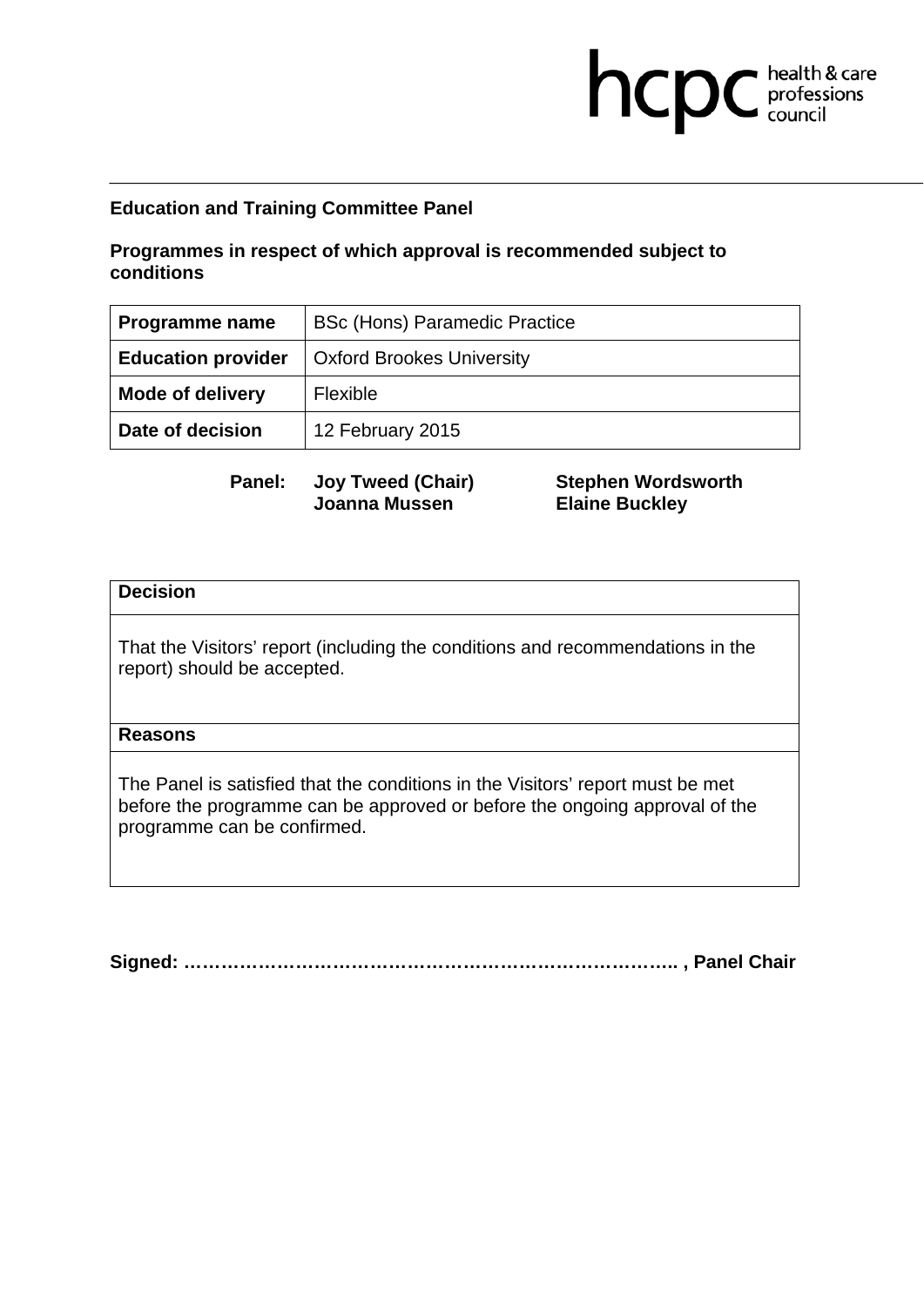### **Programmes in respect of which approval is recommended subject to conditions**

| Programme name            | BA (Hons) in Social Work      |
|---------------------------|-------------------------------|
| <b>Education provider</b> | The University of Northampton |
| <b>Mode of delivery</b>   | <b>Full Time</b>              |
| Date of decision          | 12 February 2015              |

**Panel: Joy Tweed (Chair) Joanna Mussen** 

**Stephen Wordsworth Elaine Buckley** 

hcpc health & care

### **Decision**

That the Visitors' report (including the conditions and recommendations in the report) should be accepted.

#### **Reasons**

The Panel is satisfied that the conditions in the Visitors' report must be met before the programme can be approved or before the ongoing approval of the programme can be confirmed.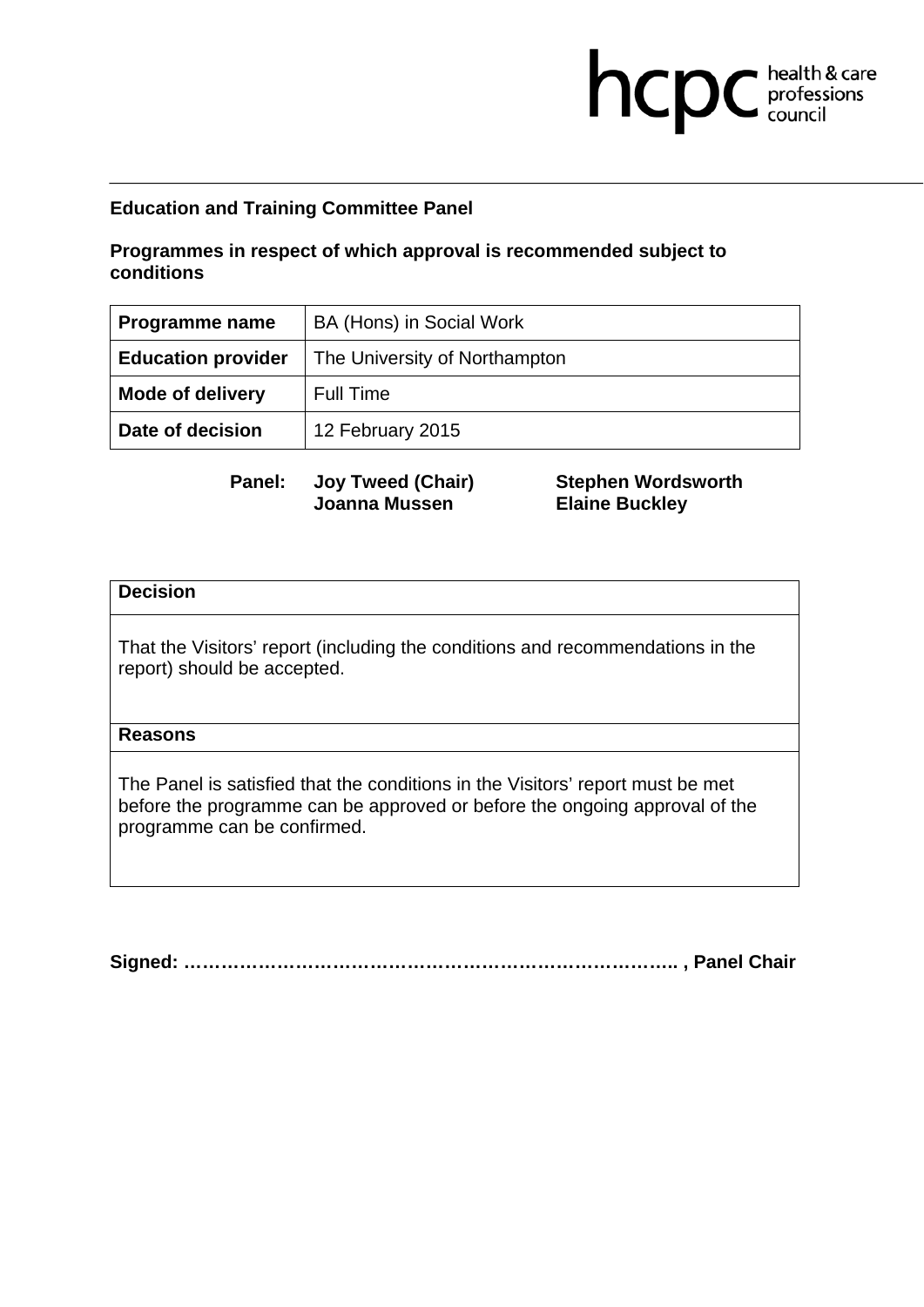## **Programmes in respect of which approval is recommended subject to conditions**

| Programme name            | BA (Hons) in Social Work      |
|---------------------------|-------------------------------|
| <b>Education provider</b> | The University of Northampton |
| <b>Mode of delivery</b>   | <b>Work Based learning</b>    |
| Date of decision          | 12 February 2015              |

**Panel: Joy Tweed (Chair) Joanna Mussen** 

**Stephen Wordsworth Elaine Buckley** 

hcpc health & care

### **Decision**

That the Visitors' report (including the conditions and recommendations in the report) should be accepted.

### **Reasons**

The Panel is satisfied that the conditions in the Visitors' report must be met before the programme can be approved or before the ongoing approval of the programme can be confirmed.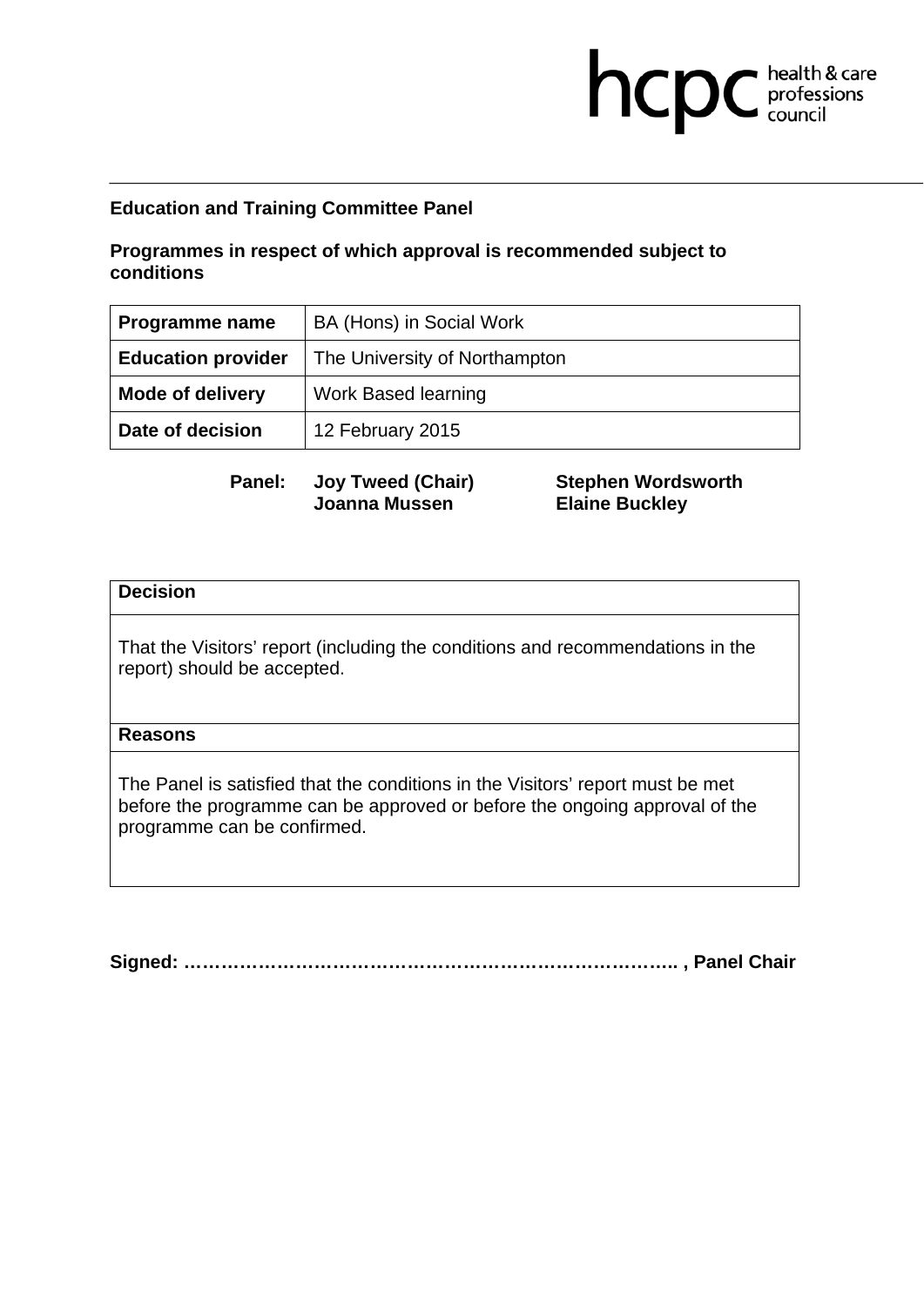## **Programmes in respect of which approval is recommended subject to conditions**

| Programme name            | <b>BSc (Hons) Paramedic Science</b> |
|---------------------------|-------------------------------------|
| <b>Education provider</b> | <b>University Campus Suffolk</b>    |
| <b>Mode of delivery</b>   | <b>Full Time</b>                    |
| Date of decision          | 12 February 2015                    |

**Panel: Joy Tweed (Chair) Joanna Mussen** 

**Stephen Wordsworth Elaine Buckley** 

hcpc health & care

### **Decision**

That the Visitors' report (including the conditions and recommendations in the report) should be accepted.

### **Reasons**

The Panel is satisfied that the conditions in the Visitors' report must be met before the programme can be approved or before the ongoing approval of the programme can be confirmed.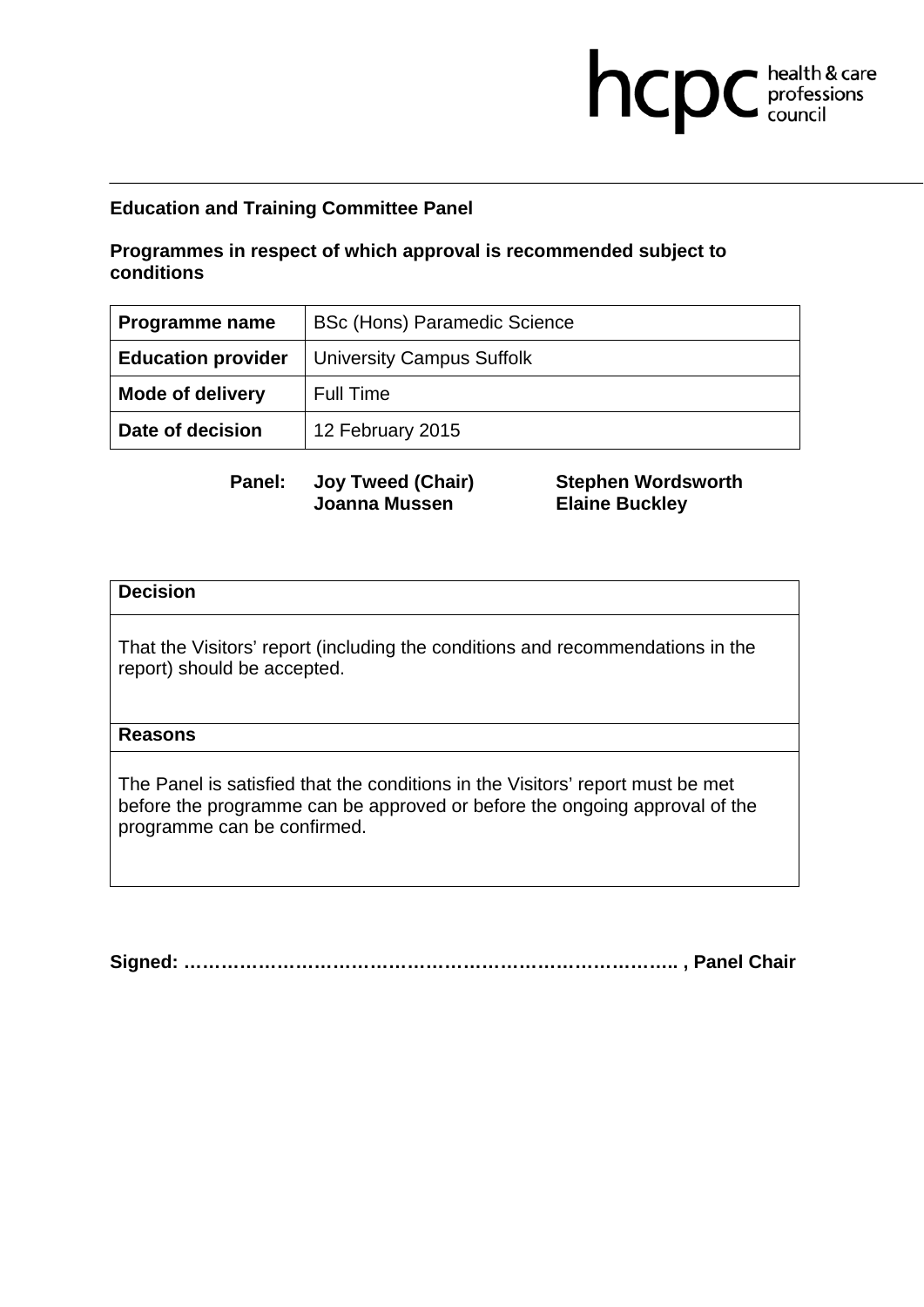## **Programmes in respect of which approval is recommended subject to conditions**

| Programme name            | <b>BSc (Hons) Paramedic Science</b> |
|---------------------------|-------------------------------------|
| <b>Education provider</b> | University of Bedfordshire          |
| <b>Mode of delivery</b>   | <b>Full Time</b>                    |
| Date of decision          | 12 February 2015                    |

**Panel: Joy Tweed (Chair) Joanna Mussen** 

**Stephen Wordsworth Elaine Buckley** 

hcpc health & care

### **Decision**

That the Visitors' report (including the conditions and recommendations in the report) should be accepted.

#### **Reasons**

The Panel is satisfied that the conditions in the Visitors' report must be met before the programme can be approved or before the ongoing approval of the programme can be confirmed.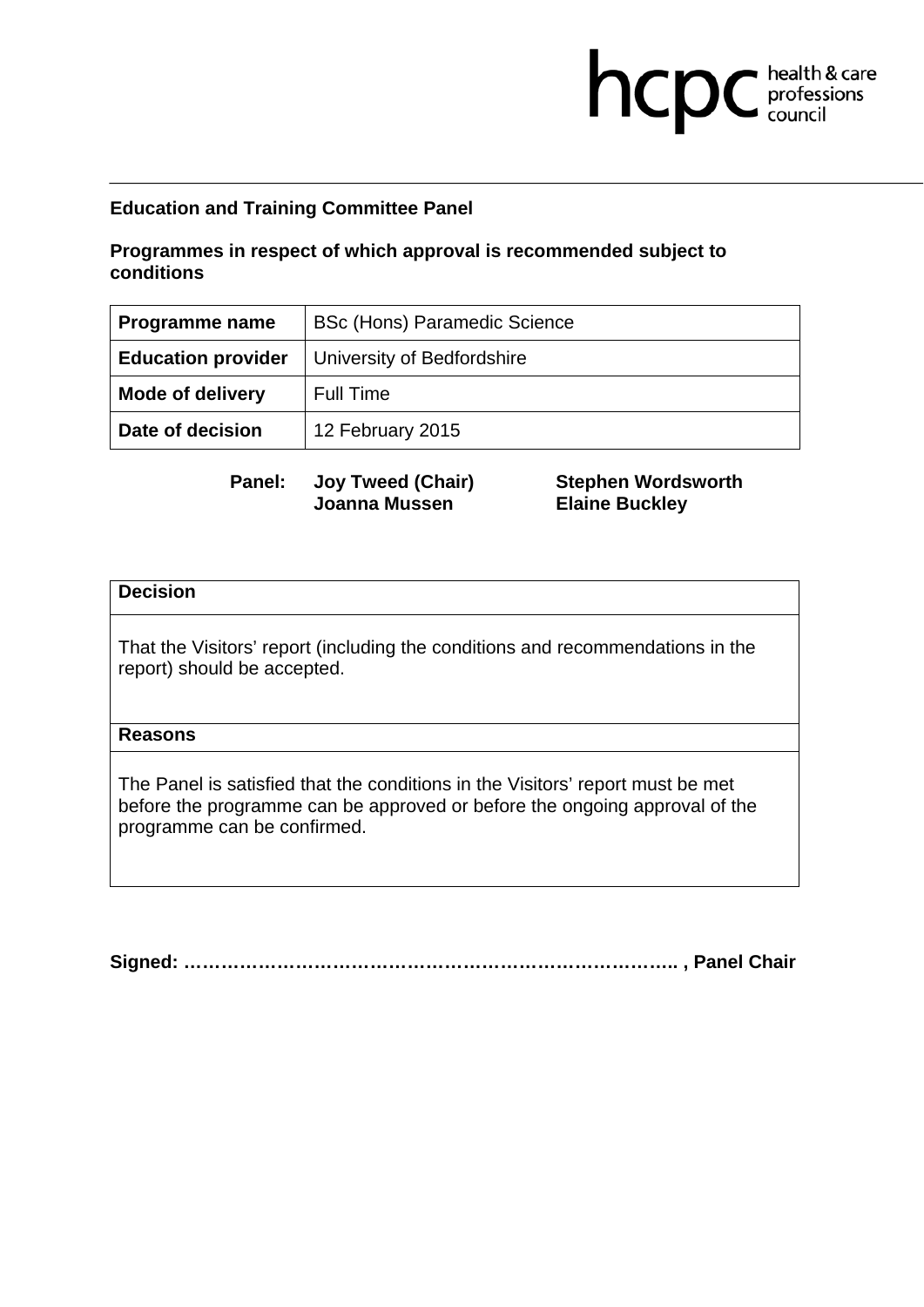### **Programmes in respect of which approval is recommended subject to conditions**

| <b>Programme name</b>     | PG Dip Mental Health (incorporating AMHP) Higher<br><b>Specialist Award</b> |
|---------------------------|-----------------------------------------------------------------------------|
| <b>Education provider</b> | University of East Anglia                                                   |
| <b>Mode of delivery</b>   | <b>Work Based learning</b>                                                  |
| Date of decision          | 12 February 2015                                                            |

**Panel: Joy Tweed (Chair) Joanna Mussen** 

**Stephen Wordsworth Elaine Buckley** 

hcpc health & care

#### **Decision**

That the Visitors' report (including the conditions and recommendations in the report) should be accepted.

### **Reasons**

The Panel is satisfied that the conditions in the Visitors' report must be met before the programme can be approved or before the ongoing approval of the programme can be confirmed.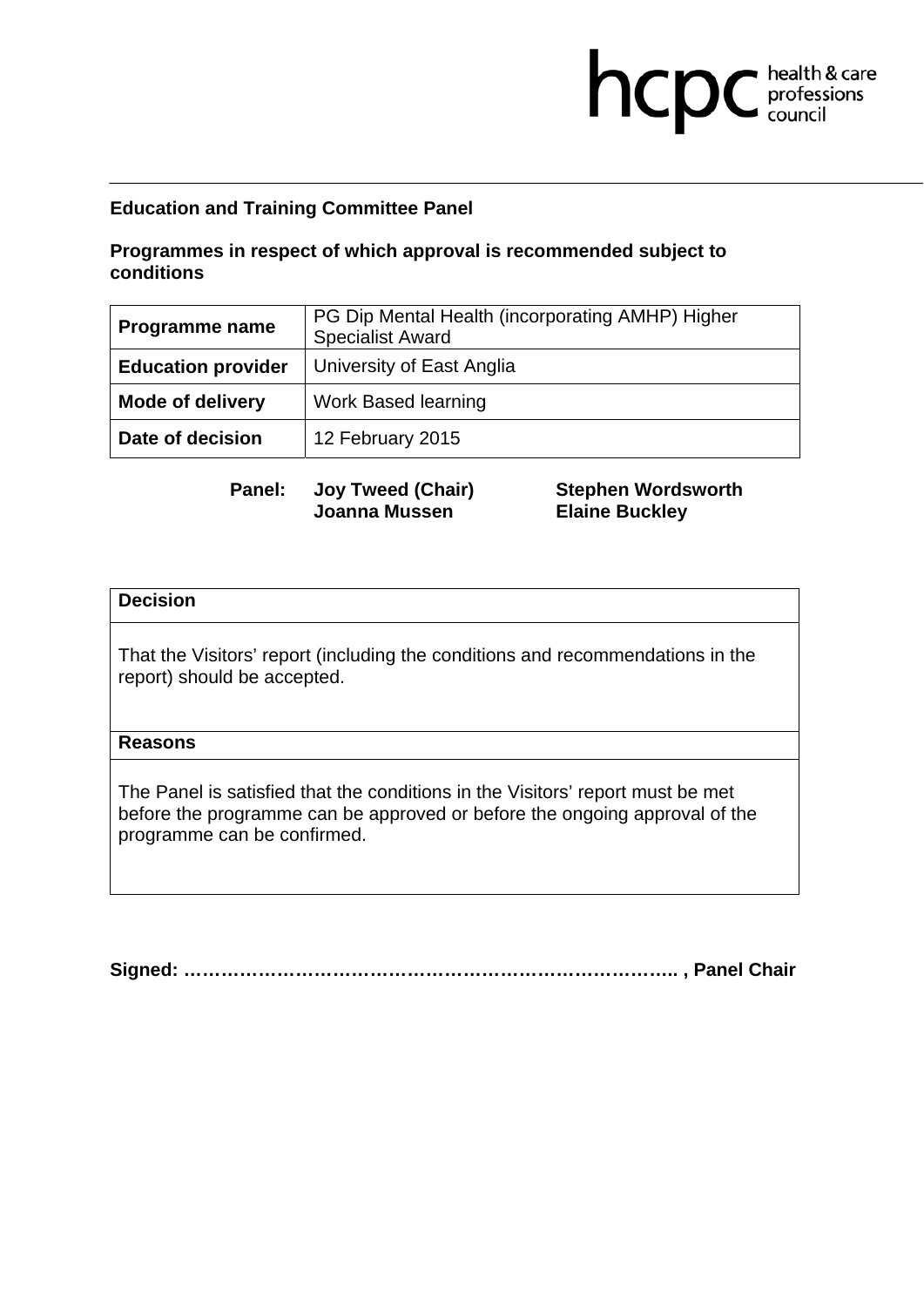### **Programmes in respect of which approval is recommended subject to conditions**

| Programme name            | <b>BSc (Hons) Social Work</b> |
|---------------------------|-------------------------------|
| <b>Education provider</b> | University of Lincoln         |
| <b>Mode of delivery</b>   | <b>Full Time</b>              |
| Date of decision          | 12 February 2015              |

**Panel: Joy Tweed (Chair) Joanna Mussen** 

**Stephen Wordsworth Elaine Buckley** 

hcpc health & care

### **Decision**

That the Visitors' report (including the conditions and recommendations in the report) should be accepted.

#### **Reasons**

The Panel is satisfied that the conditions in the Visitors' report must be met before the programme can be approved or before the ongoing approval of the programme can be confirmed.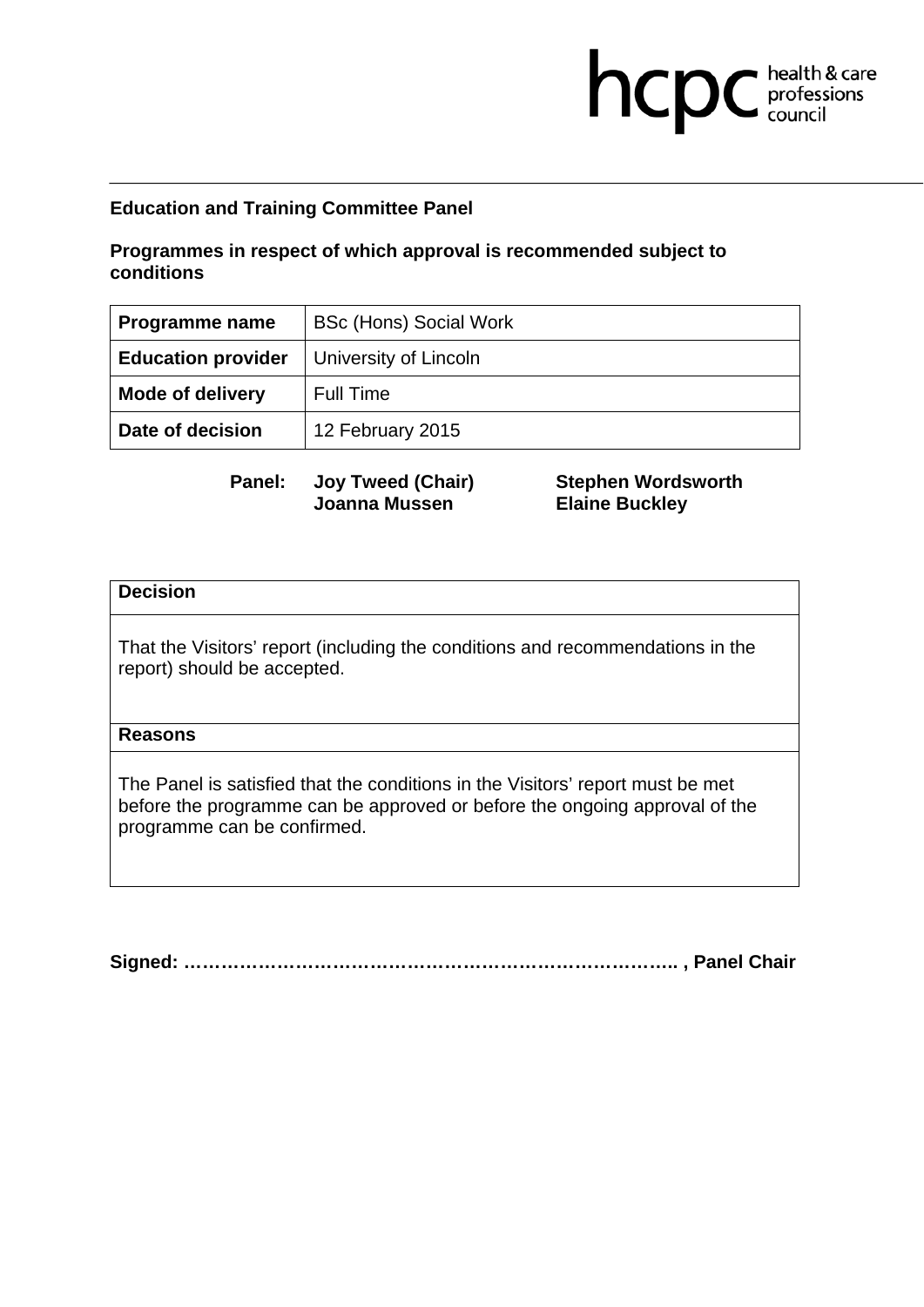### **Programmes in respect of which approval is recommended subject to conditions**

| Programme name            | <b>BSc (Hons) Social Work</b> |
|---------------------------|-------------------------------|
| <b>Education provider</b> | University of Lincoln         |
| <b>Mode of delivery</b>   | <b>Part Time</b>              |
| Date of decision          | 12 February 2015              |

**Panel: Joy Tweed (Chair) Joanna Mussen** 

**Stephen Wordsworth Elaine Buckley** 

hcpc health & care

### **Decision**

That the Visitors' report (including the conditions and recommendations in the report) should be accepted.

#### **Reasons**

The Panel is satisfied that the conditions in the Visitors' report must be met before the programme can be approved or before the ongoing approval of the programme can be confirmed.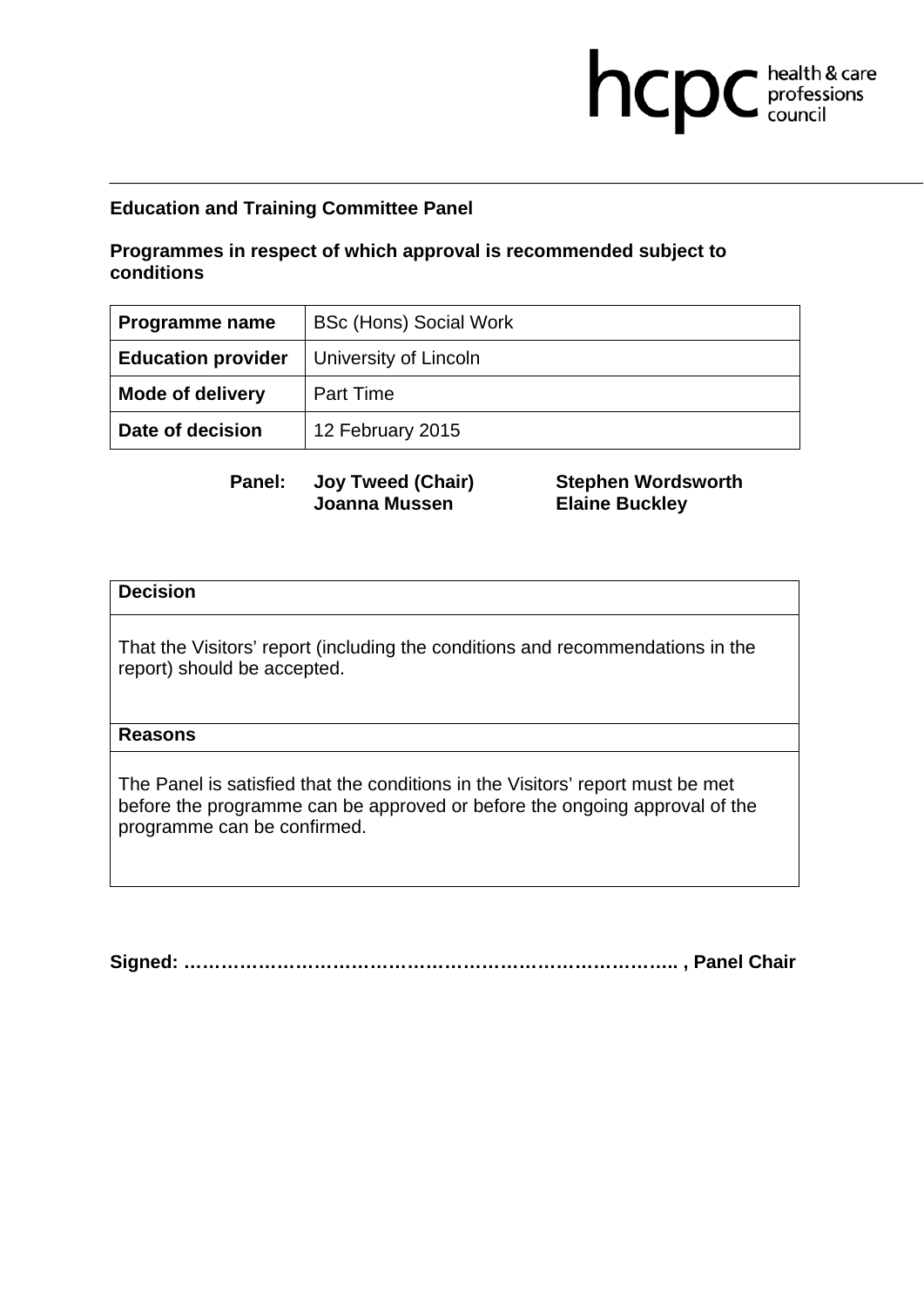### **Programmes in respect of which approval is recommended subject to conditions**

| Programme name            | <b>MSc Social Work</b> |
|---------------------------|------------------------|
| <b>Education provider</b> | University of Lincoln  |
| <b>Mode of delivery</b>   | <b>Full Time</b>       |
| Date of decision          | 12 February 2015       |

**Panel: Joy Tweed (Chair) Joanna Mussen** 

**Stephen Wordsworth Elaine Buckley** 

hcpc health & care

### **Decision**

That the Visitors' report (including the conditions and recommendations in the report) should be accepted.

#### **Reasons**

The Panel is satisfied that the conditions in the Visitors' report must be met before the programme can be approved or before the ongoing approval of the programme can be confirmed.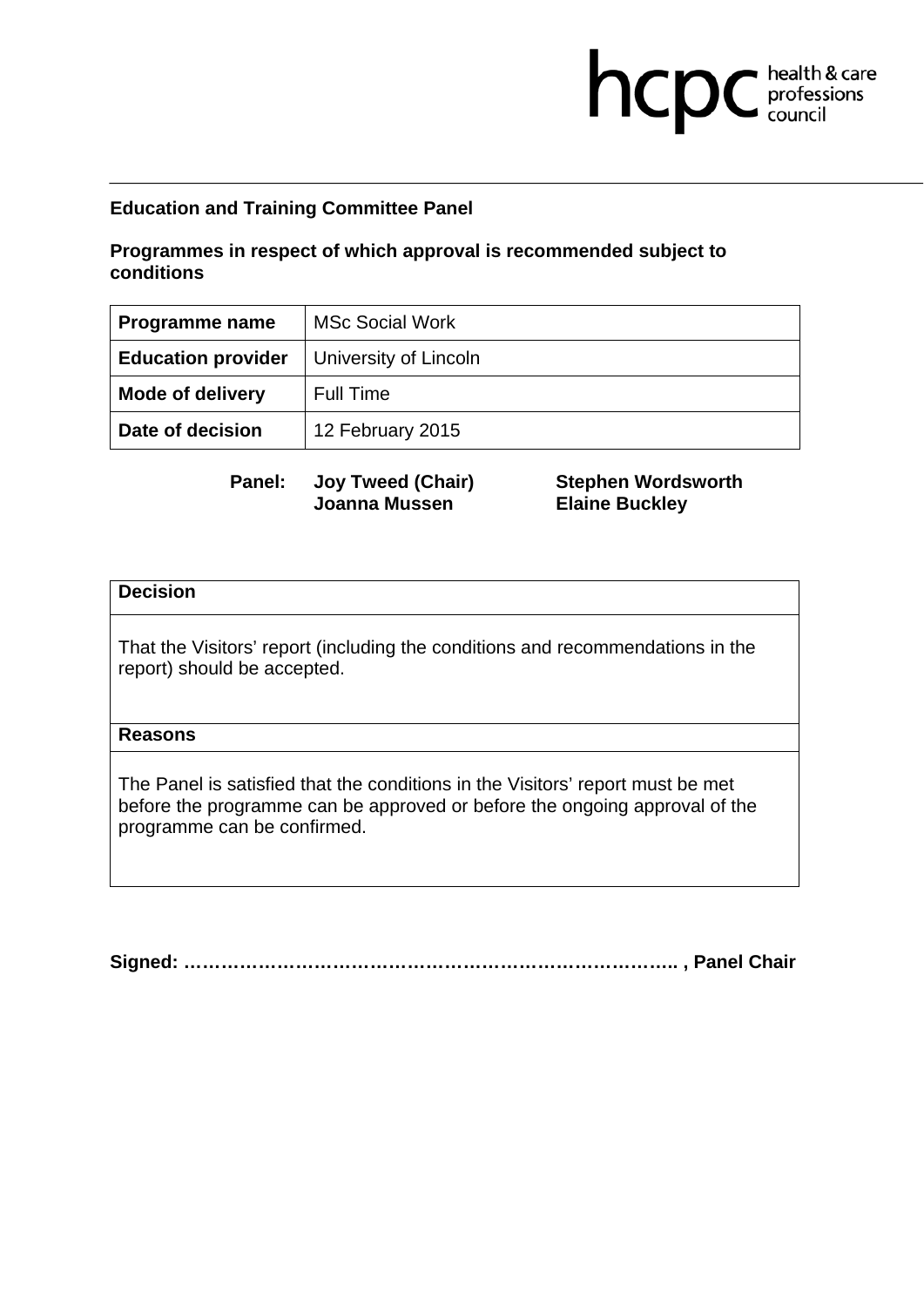## **Programmes in respect of which approval is recommended subject to conditions**

| Programme name            | Dip HE in Paramedic Science |
|---------------------------|-----------------------------|
| <b>Education provider</b> | University of Wolverhampton |
| <b>Mode of delivery</b>   | <b>Full Time</b>            |
| Date of decision          | 12 February 2015            |

**Panel: Joy Tweed (Chair) Joanna Mussen** 

**Stephen Wordsworth Elaine Buckley** 

hcpc health & care

### **Decision**

That the Visitors' report (including the conditions and recommendations in the report) should be accepted.

### **Reasons**

The Panel is satisfied that the conditions in the Visitors' report must be met before the programme can be approved or before the ongoing approval of the programme can be confirmed.